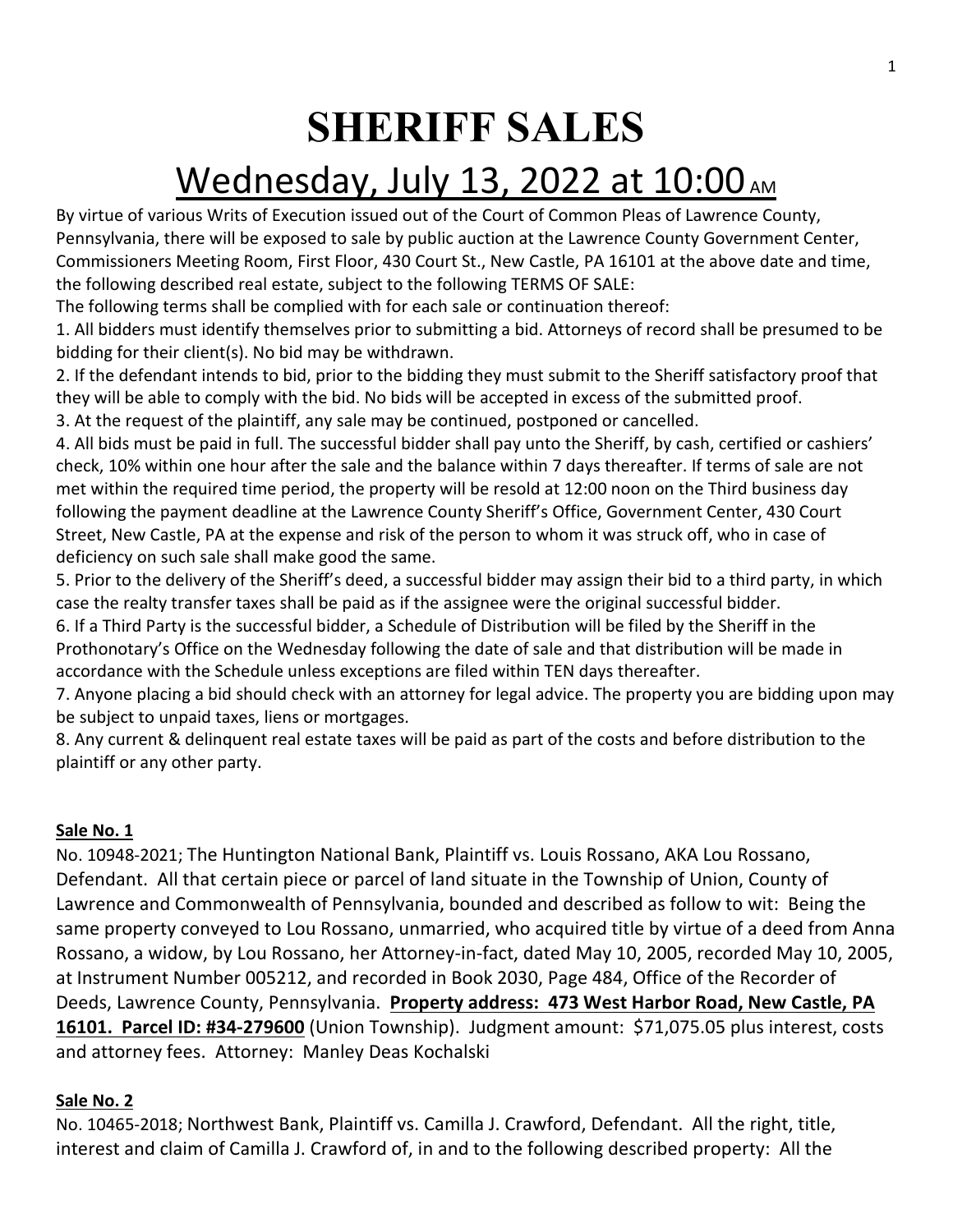following described real estate situated in the City of New Castle, Lawrence County, Pennsylvania. Having erected thereon a dwelling. Document No. 2013-014886. **Property address: 520 East Reynolds Street, New Castle, PA 16101. Parcel ID: #05-145300** (New Castle 5<sup>th</sup> Ward). Judgment amount: \$33, 093.71 plus interest, costs and attorney fees. Attorney: David W. Raphael, Esq.

## **Sale No. 3**

No. 10574-2017; The Bank of New York Mellon f/k/a The Bank of New York, successor in Interest to JPMorgan Chase Bank, N.A. as Trustee for Bear Stearns Asset Backed Securities Trust 2005-SD4, Mortgage Pass-Through Certificates, Series 2005-SD4, Plaintiff vs. Barb Bohizic; Theodore J. Bohizic, in Capacity as heir as Mary R. Bohizic, Deceased and Unknown Heirs, Successors, Assigns and All Persons, Firms or Associations Claiming Right, Title or Interest from or under Mary R. Bohizic, deceased, Defendants. All the right title, interest and claim of: Mary R. Bohizic and Barb Bohizic. Deed Book Vol. 1503, Page 252. Improvements: Residential. **Property address: 47 Portersville Road, Ellwood City, PA 16117. Parcel ID: #36-013000** (Wayne Township). Judgment amount: \$83,080.24 plus interest, costs and attorney fees. Attorney: Patrick J. Wesner, Esquire, Parker McCay P.A.

### **Sale No. 4**

No. 10070-2022; New REZ LLC D/B/A Shellpoint Mortgage Servicing, Plaintiff vs. Deborah A. Quinn, Defendant. All those certain lots or pieces of ground situate in the Township of Slippery Rock, Lawrence County, PA. Improvements: Residential Property. **Property address: 3242 Shaffer Road a/k/a 3264 Shaffer Road, Ellwood City, PA 16117. Parcel ID: #32-072401 & 32-072402** (Slippery Rock Township). Judgment amount: \$213,021.27 plus interest, costs and attorney fees. Attorney: Robert Crawley

## **Sale No. 5**

No. 10643-2019; PNC Bank, National Association successor by merger to National City Bank, Plaintiff vs. Joan E. Trimble, Defendant. Improvements consists of a residential dwelling. **Property address: 505 Shenango Park Drive, New Castle, PA 16101. Parcel ID: #31-374000** (Shenango Township). Judgment amount: \$40,790.21 plus interest, costs and attorney fees. Attorney: KML Law Group

## **Sale No. 6**

No. 50748-2019. Wilmington Area School District, Plaintiff vs. Nancy F. Reese, Defendant. Nancy F. Reese, owner(s) of property situate in Pulaski Township, Lawrence County, Pennsylvania, **Property address: 3201 Evergreen Road, Pulaski Township, Pennsylvania, 16143**. Improvements thereon: Residential 1 Family Property. **Parcel No. 29-108000**. Debt: \$2,383.09 plus interest, costs and attorney fees. Attorney: Portnoff Law Associates, Ltd.

# **Sale No. 7**

No. 50733-2016. City of New Castle, Plaintiff vs. Vakia J. Armstrong and United States of America, Defendants. Vakia J. Armstrong and United States of America, owner(s) of property situate in New Castle, Lawrence County, Pennsylvania, **Property address: 6 Culbertson, New Castle, Pennsylvania**. Improvements thereon: Residential property. **Parcel No. 04-076500**. Debt: \$1,266.50 plus interest, costs and attorney fees. Attorney: Portnoff Law Associates, Ltd.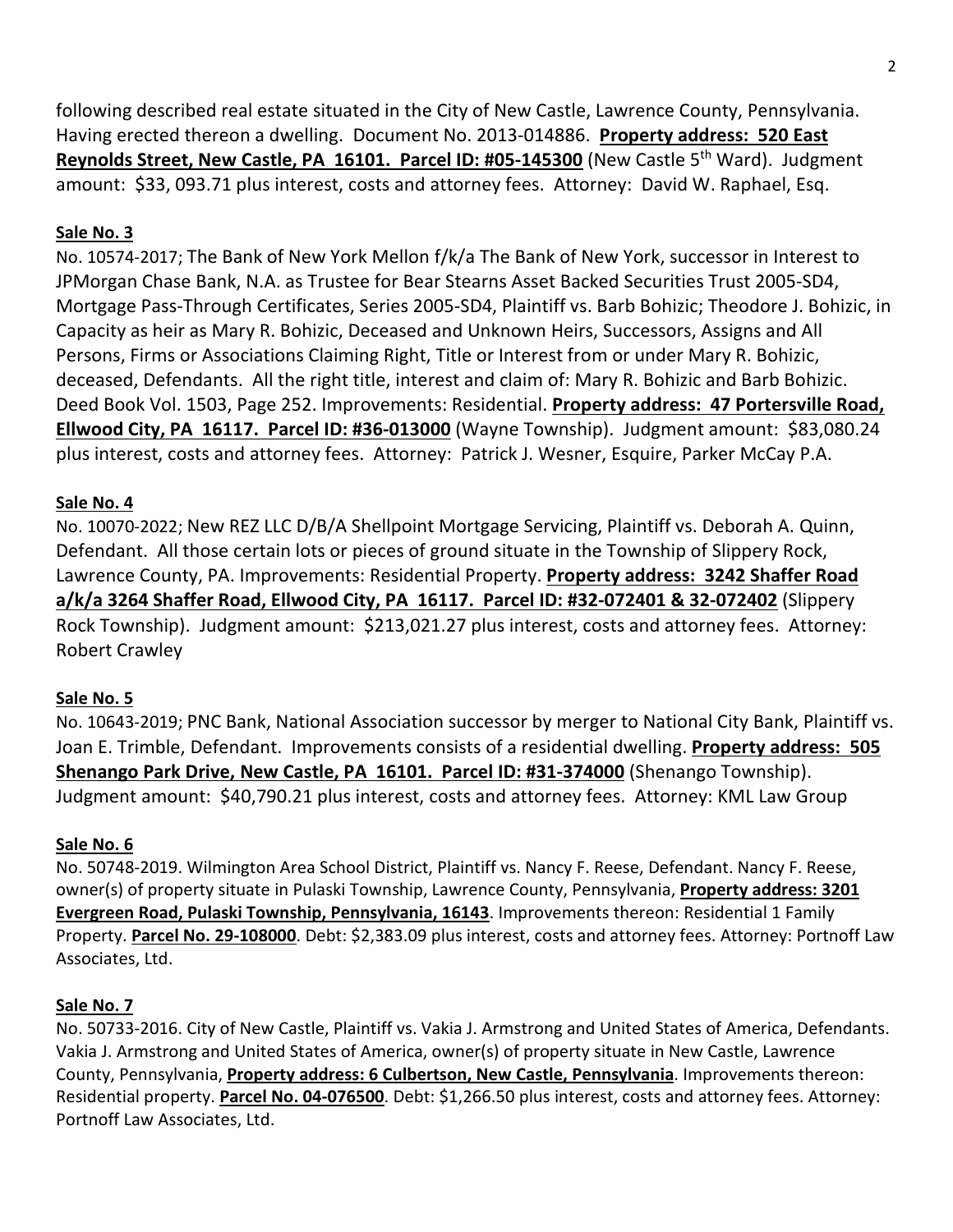#### **Sale No. 8**

No. 50640-2019. Wilmington Area School District, Plaintiff vs. Christopher L. Widmyer, Defendant. Christopher L. Widmyer, owner(s) of property situate in Pulaski Township, Lawrence County, Pennsylvania, **Property address: 605 State Route 208, Pulaski Township, Pennsylvania, 16143**. Improvements thereon: Residential property. **Parcel No. 29-092000**. Debt: \$2,370.46 plus interest, costs and attorney fees. Attorney: Portnoff Law Associates, Ltd.

#### **Sale No. 9**

No. 50373-2019. Wilmington Area School District, Plaintiff vs. Scott P. Leonard and Heather E. Leonard, Defendants. Scott P. Leonard and Heather E. Leonard, owner(s) of property situate in Wilmington Township, Lawrence County, Pennsylvania, **Property address: 507 Wilson Mill Road, Wilmington Township, Pennsylvania, 16142**. Improvements thereon: Residential property. **Parcel No. 37-049500**. Debt: \$2,576.77 plus interest, costs and attorney fees. Attorney: Portnoff Law Associates, Ltd.

#### **Sale No. 10**

No. 10831-2021. Pennsylvania Housing Finance Agency, Plaintiff vs. Michael Lee Murphy, Defendant. Lots Nos. 157-B and 159-B on Section 21 of the Official Survey of the City of New Castle. See Instrument: 2010-007013. Improvements thereon: a residential dwelling house. **Property address: 11 East Edison Avenue, New Castle, PA 16101. Parcel No. 01-036200** (1<sup>st</sup> Ward City of New Castle). Debt: \$49,720.58 plus interest, costs and attorney fees. Attorney: Purcell Krug & Haller

#### **Sale No. 11**

No. 10050-2022. Pennsylvania Housing Finance Agency, Plaintiff vs. Stacey M. Campbell, Defendant. Unit D of Plot U in Shenango Greens Townhouse Development, as recorded in the Recorder's Office of Lawrence County Book 3, Page 28. See Instrument: 2015-005131. Improvements thereon: a residential dwelling house. **Property address: 21 Links Drive, New Castle, PA 16101**. **Parcel No. 31-361603** (Shenango Township). Debt: \$130,387.02 plus interest, costs and attorney fees. Attorney: Purcell Krug & Haller

#### **Sale No. 12**

No. 10125-2022. Pennsylvania Housing Finance Agency, Plaintiff vs. Jason E. Scott and Maureen M. Scott, Defendants. Lot No. 8, Plot of Lots of William Ryan, City Lot No. 244, Section 69 Official Survey of the City of New Castle. See Instrument: 2018-005859. Improvements thereon: a residential dwelling house. **Property address: 912 Rose Avenue, New Castle, PA 16101**. **Parcel No. 04-023600** (4th Ward City of New Castle). Debt: \$47,191.94 plus interest, costs and attorney fees. Attorney: Purcell Krug & Haller

#### **Sale No. 13**

No. 10086-2022. First National Bank of Pennsylvania, Plaintiff vs. Diane E. Berkebile, a/k/a Diane E. Stickle, Defendant. All the right, title, interest and claim of Diane E. Berkebile, a/k/a Diane E. Stickle of, in and to the following described property: All that certain real estate situated in the 2<sup>nd</sup> Ward of The City of New Castle, County of Lawrence and Commonwealth of Pennsylvania per deed dated September 15, 1992 and recorded on September 24, 1992 in The Office of the Recorder of Deeds of Lawrence County, Pennsylvania at Deed Book Volume 1048, Page 408 and per certain Quit Claim Deed dated March 16, 2016, and recorded on March 30, 2016 in the Office of the Recorder of Deeds of Lawrence County Pennsylvania at Instrument No. 2016- 002329. Having erected thereon a dwelling. **Property address: 142 East Garfield Avenue, New Castle, PA**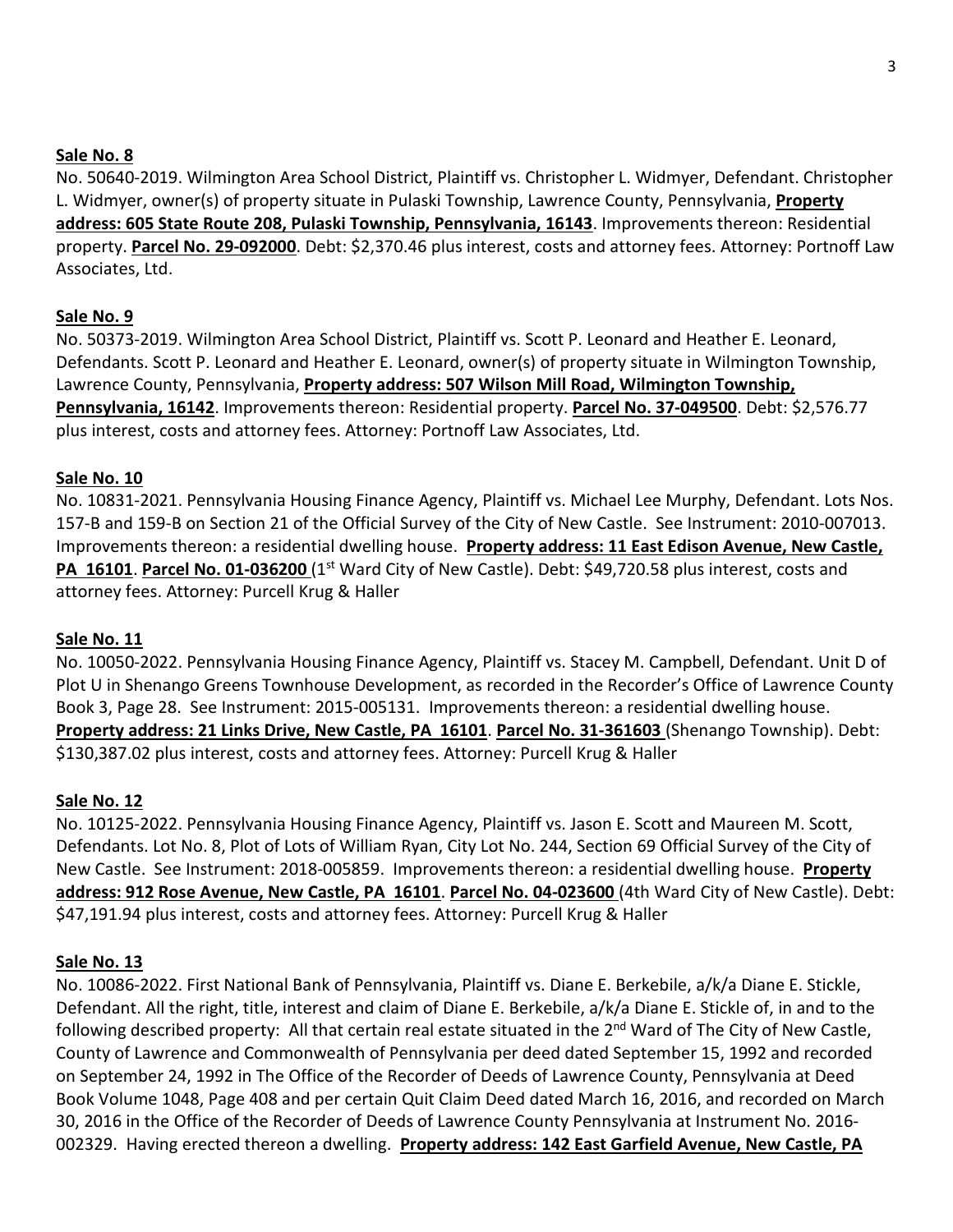**16105**. **Parcel No. 02-016800** (2nd Ward City of New Castle). Debt: \$29,101.62 plus interest, costs and attorney fees. Attorney: David W. Raphael

### **Sale No. 14**

No. 10699-2018. U.S. Bank National Association, not in its individual capacity but solely as trustee for the RMTP Trust, Series 2019-C, Plaintiff vs. John McCloskey a/k/a John T. McCloskey; Kenneth J. McCloskey, Defendants. All that certain piece, parcel or lot of land situate in Ellwood City Borough, Lawrence County, Pennsylvania. Improvements: erected thereon. **Property address: 408 Crescent Avenue, Ellwood City, PA 16117**. **Parcel No. 12-042900** (2nd Ward Ellwood City Borough). Debt: \$49,345.63 plus interest, costs and attorney fees. Attorney: Bernadette Irace, Esquire

#### **Sale No. 15**

No. 10107-2022. Temple View Capital Funding, LP, Plaintiff vs. Elite Interior Design, LLC, Defendant. All that property situated in the second ward of the City of New Castle in the County of Lawrence and Commonwealth of Pennsylvania, being described as follows: Being more fully described in a Deed dated 07/14/2020 and recorded 08/07/2020, among the land records of the county and state set forth above in Instrument No. 2020- 005173. **Property address: 213 E. Garfield Avenue, New Castle, PA 16105**. **Parcel No. 02-177800** (2nd Ward City of New Castle). Debt: \$38,662.14 plus interest, costs and attorney fees. Attorney: Hill Wallack LLP

Sworn to and subscribed before me this 25th day of May 2022. Perry L. Quahliero **Sheriff** 

Legal: June 6, 13 and 20 0f 2022

# **Sheriff Sales Continued from May 11, 2022 to July 13, 2022**

#### **Sale No. 3**

No. 10036-21; U.S. Bank National association as indenture trustee, for the holders of the CIM Trust 2021-NR3, Mortgage-Backed Notes, Series 2021-NR3, Plaintiff vs. Robert D. Goddard a/k/a Robert Goddard and the United States of America, Defendants. Improvements thereon consisting of a Residential Dwelling, sold to satisfy judgment in the amount of \$74,662.34. **Property address: 2002 East Harlansburg Road, New Castle, PA 16101. Parcel ID: #22-062200** (Hickory Township). Judgment amount: \$74,662.34 plus interest, costs and attorney fees. Attorney: Stern & Eisenberg, PC.

# **Sheriff Sales Continued from March 9, 2022 to July 13, 2022**

#### **Sale No. 5**

No. 10767-2020; Bank of New York Mellon Trust Company, N.A. as Trustee for Mortgage Assets Management Series I Trust, Plaintiff vs. Marlene Ross, Defendant. **Property address: 106 Lilac Drive, New Castle, PA 16105. Parcel ID: #25-358400** (Neshannock Township); Improvements consist of a residential dwelling. Judgment amount: \$152,354.58 plus interest, costs and attorney fees. Attorney: KML Law Group P.C.

#### **Sale No. 7**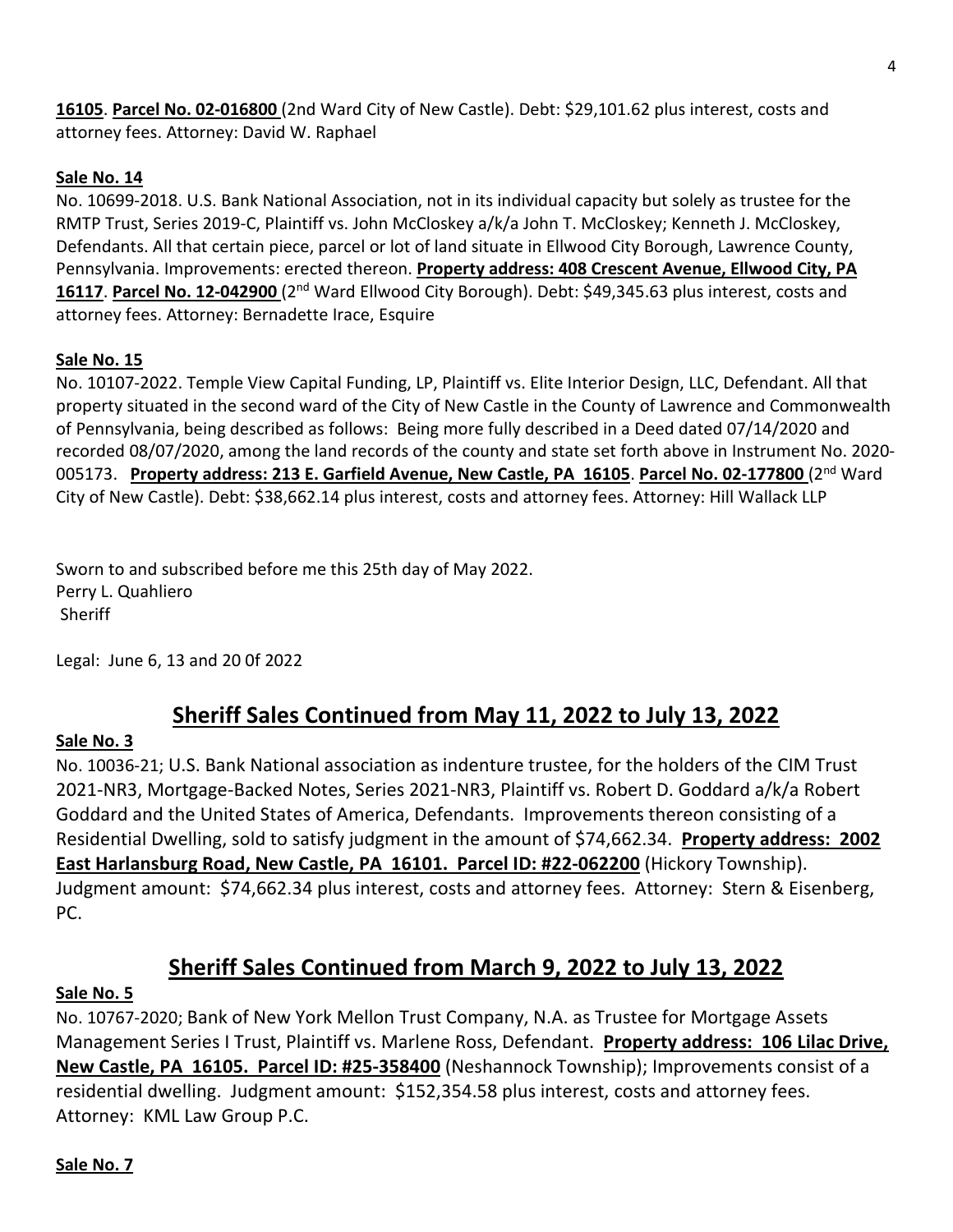No. 10971-2019. Select Portfolio Servicing, Inc., Plaintff vs. Andrew Donald Priest, Executor for the Estate of Eugene D. Garrett a/k/a Eugene Douglas Garrett a/k/a Eugene Garrett, Deceased and Bruce D. Garrett, known heir of Eugene D. Garrett a/k/a Eugene Douglas Garrett a/k/a Eugene Garrett, Deceased and Frank J. Garrett, Jr known heir of Eugene D. Garrett a/k/a Eugene Douglas Garrett a/k/a Eugene Garrett, Deceased. All that certain piece, parcel or lot of land situate in Shenango Township, Lawrence County, Pennsylvania. **Tax Parcel Nos. 31-131600, 31-132000, 31-131900, 31-131800, 31-131700, 31-132100. Property Address: 202 Alborn Street a/k/a 202 Alborn Avenue, New Castle, PA 16101**. Improvements: Erected Thereon. Debt: \$115,809.59 plus costs, interest & attorney fees. Attorney: Larraine Gazzara Doyle.

# **Sheriff Sales Continued from January 12, 2022 to July 13, 2022**

# **Sale No. 7**

No. 10742-2018; Bank of America, N.A., Plaintiff vs. Bonnie Lou Aller, Individually and in Her Capacity as Heir of Letetia E. Lyon a/k/a Letetia Tish E. Lyon, Deceased; Unknown Heirs, Successors, Assigns and All Persons, Firms or Associations Claiming Right, Title or Interest from or under Letetia E. Lyon a/k/a Letietia Tish E. Lyon, Deceased, Defendants. Improvements: a Residential Dwelling. **Property address: 112 State Route 956, Slippery Rock, PA 16057. Parcel ID: #30-052200** (Scott Township). Judgment amount: \$56,015.39 plus interest, costs and attorney fees. Attorney: Powers Kirn, LLC

# **Sheriff Sales continued from May 2020 to July 13, 2022**

## **Sale No. 4**

No. 50984-2016. City of New Castle vs. Cassandra Lascola, Defendant. Cassandra Lascola, owner(s) of property situate in the Third Ward, New Castle, Lawrence County, Pennsylvania, **Property address: 719 Chestnut Street, New Castle, Pennsylvania**. Improvements thereon: Residential property. **Parcel No. 03-113600**. Debt: \$4,701.76 plus interest, costs and attorney fees. Attorney: Portnoff Law Associates, Ltd.

## **Sale No. 13**

No. 50992-2016. City of New Castle vs. Jodi L. Hookway, owner(s) of property situate in the 5<sup>th</sup> Ward, New Castle, Lawrence County, Pennsylvania **Property address: 811 Pollock Avenue, New Castle, Pennsylvania 16101**. Tax Parcel **No. 05-023200**. Improvements thereon: residential Property. Debt No.: \$4,930.67 plus interest, costs and attorney fees. Attorney: Portnoff Law Associates, Ltd.

## **Sale No. 22**

No. 51032-2016. City of New Castle vs. Cheryl Thomas. All that certain piece, parcel, or lot of land situate, lying and being in the Fifth Ward, New Castle, Lawrence County, Commonwealth of Pennsylvania, being known and designated as Lot numbered 483 in Section 56 of the Official Survey of the City of New Castle, and being more fully bounded and described as follows, to-wit: BOUNDED on the South by Lutton Street; on the West by land now or formerly of Acrisio Turco, et ux; on the North by land now or formerly of Pasquale Amabile, et ux; and on the East by an alley, fronting fifty (50) feet on Lutton Street and extending back of even width, a distance of one hundred eighty (180) feet. Improvements thereon consist of: residential property. **Property address: 303 E. Lutton Street, New Castle, Pennsylvania**. **Parcel No. 05-105100**. Debt: \$5,198.29 plus interest, costs and attorney fees. Attorney: Portnoff Law Assoc.

# **Sheriff Sales Continued from January 8, 2020 to July 13, 2022**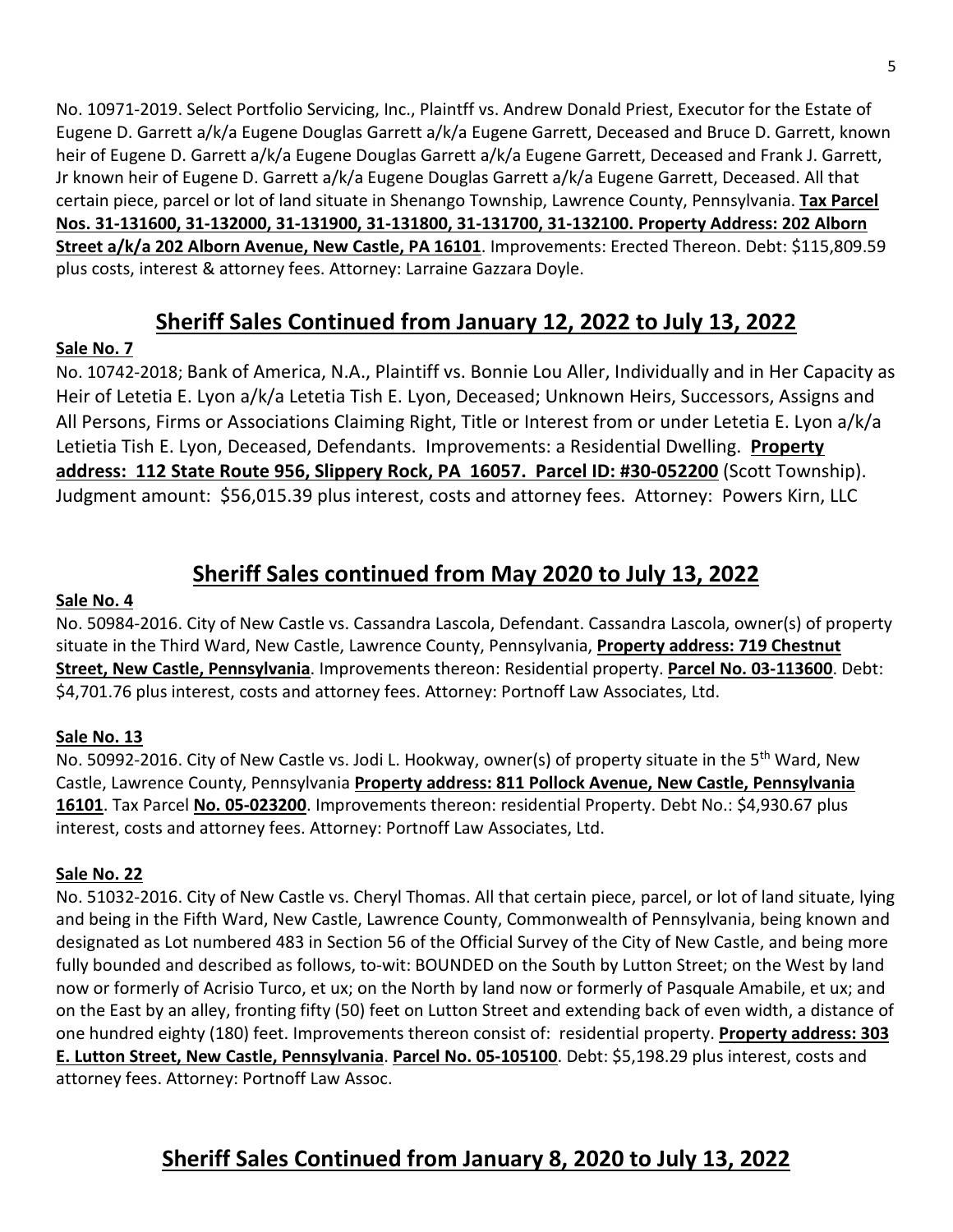#### **Sale No. 3**

No. 50449 of 2016. City of New Castle, Plaintiff vs. Jay Fulvi and Michelle Cox, Defendants. All that certain piece, parcel or lot of land situate, lying and being in the Second Ward, City of New Castle, Lawrence County, Pennsylvania, being known and designated as Lot No. 9 in the plan of lots laid out by G.W. Moody and A.P. Ramsey and known as the Moody and Ramsey Plan of Lots, and being also known and designated as Lot No. 75 in Section 23 of the Official Survey of the City of New Castle, and being more particularly bounded and described as follows, to-wit: Beginning at a point where the Southerly line of Winter Avenue intersects the dividing line between Lots, Nos. 9 and 10 in said Plan; thence in a Southerly direction along said dividing line between Lots Nos. 9 and 10, a distance of 127 feet, more or less, to a point where said line is intersected by dividing line between Lots 9 and 16 in said Plan, thence in a Westerly direction along said dividing line between Lots Nos. 9 and 16, a distance of 50 feet, more or less, to a point where said dividing line is intersected by the dividing line between Lots Nos. 8 and 9 in said Plan; thence in a Northerly direction along said dividing line between Lots Nos. 8 and 9, a distance of 127 feet, more or less, to a point where said dividing line is intersected by the Southerly line of Winter Avenue, thence Eastwardly along the southerly line of Winter Avenue. A distance of 50 feet, more or less, to the place of beginning. **Property address: 514 E.**  Winter Avenue, New Castle, PA 16105. Parcel ID: #02-135000 (City of New Castle, 2<sup>nd</sup> Ward) Judgment amount: \$5,339.97 plus interest, costs and attorney fees. Attorney: Portnoff Law Associates, LTD.

# **Sheriff Sales Continued from November 12, 2019 to July 13, 2022**

#### **Sale No. 14**

No. 50550 of 2017. City of New Castle, Plaintiff vs. Danielle S. Palumbo and James B. Lombardo, Defendants. **Property address: 717 E. Long Avenue, New Castle PA 16101. Parcel ID: #04-195600** (City of New Castle, 4th Ward). Improvements: Residential Property. Judgment amount: \$5,046.47 plus interest, costs and attorney fees. Attorney: Robert P. Daday.

#### **Sale No. 15**

No. 50315 of 2016. City of New Castle, Plaintiff vs. Anthony J. & Anita Nerti, Defendants. All that certain piece, parcel or lot of land situate, lying and being in the Fourth Ward, City of New Castle, Lawrence County, Pennsylvania, more particularly bounded and described as follows, to-wit: Beginning at a point on Rich Avenue, now known as Barkett Avenue, said point being the Southwest point of lands herein described thence North along line of Lot No. 113, a distance of 115 feet to a point; thence East along line of Lot No. 103, a distance of 60 feet to a point; thence South along line of Lot No. 111, a distance of 115 feet to a point; thence West along Barkett Avenue, a distance of 60 feet to a point, the place of beginning, and being Lot No. 112 in the Piovesan Plan of Lots, Plot No. 3, as recorded in Lawrence County in Plot Book Volume 13, Page 46. **Property address: 1205 Barkett Avenue, New Castle PA 16101. Parcel ID: #04-186600** (City of New Castle, 4<sup>th</sup> Ward). Judgment amount: \$5,813.59 plus interest, costs and attorney fees. Attorney: Robert P. Daday.

# **Sheriff Sales continued from September 2019 to July 13, 2022**

#### **Sale No. 16**

No. 50601 of 2016. City of New Castle, Plaintiff vs. Cheryl A. Lucchesi, Defendant. **Property address: 311 Shaw Street, New Castle PA 16101. Parcel ID: #02-051900** (City of New Castle, 2nd Ward). Improvements: Residential Property. Judgment amount: \$4,955.84 plus interest, costs and attorney fees. Attorney: Robert P. Daday.

# **Sheriff Sales Continued from May 11, 2022 to September 14, 2022**